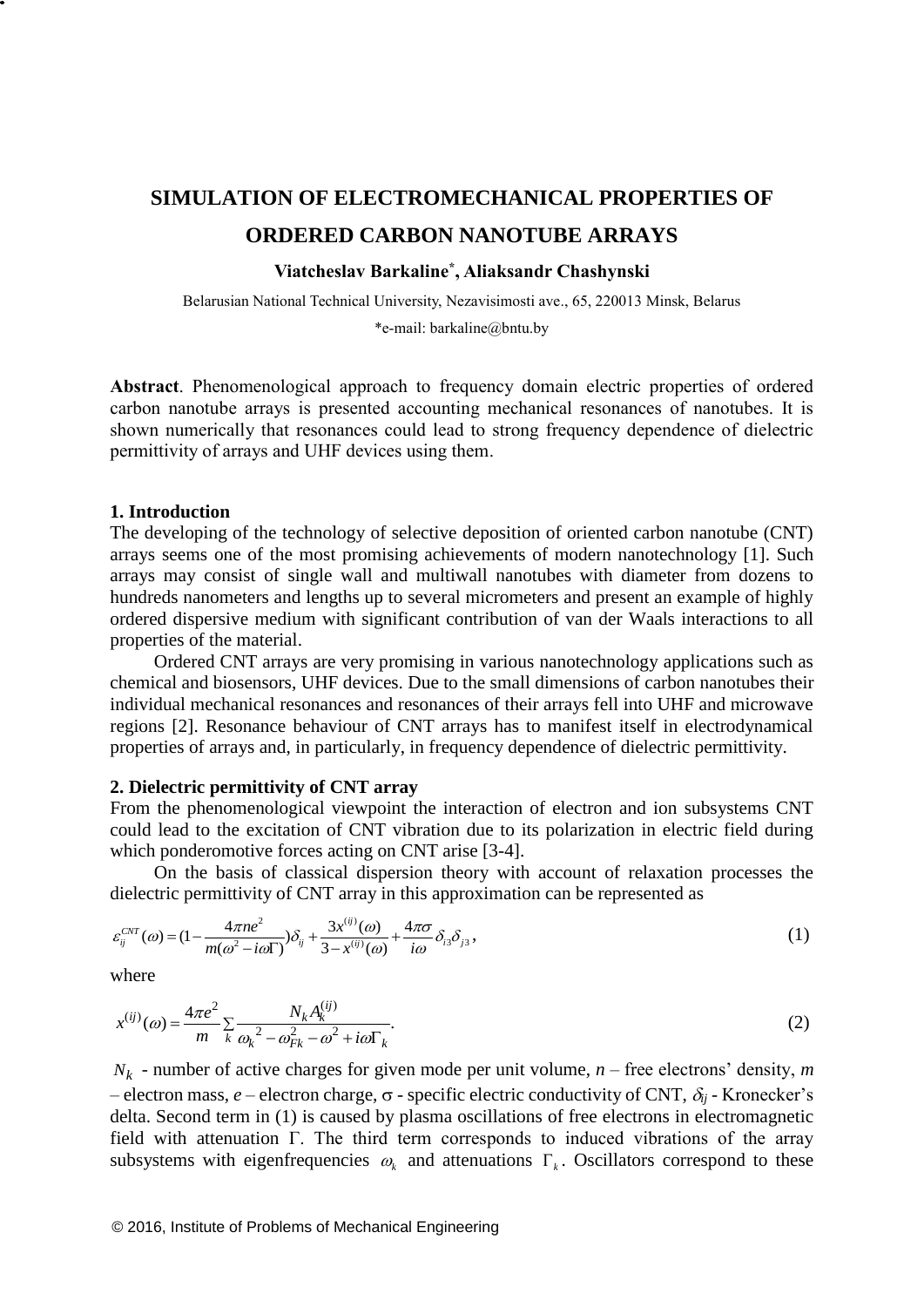subsystems are localized then the Lorentz correction  $\omega_{F_k}^2 = 4\pi N_k e^2 F_k/m$  accounting local field could be essential for them,  $F_k$  is Lorentz factor. Contribution of static conductivity to imaginary part of dielectric permittivity along tubes (z axis direction) is taken into account by separate term. Phenomenological parameters  $A_k^{(ij)}$ ,  $N_k$  and  $\Gamma_k$  account the excitation efficiency and resonant line width with the line central frequency  $\omega_k$ . Nonzero  $\Gamma_k$  values are caused as by nanotubes' interaction in array as by variations of their geometry through the array. In quantum description  $A_k^{(ij)}$  are proportional to corresponding oscillator strength.

We calculated eigenfrequencies in the region of 2.6-3.75 GHz for four configurations of CNT arrays in continual approximation. First configuration (a) is presented schematically in Fig. 1a and is composed from 23 nanotubes of outer and inner diameters 10 and 5 nanometers respectively and length 13.5 microns. Distances between CNT axes forming trigonal lattice was taken equal to 20 nm. The bottom and up of the array were formed by graphene-like layers of thickness 1 nm.



**Fig. 1.** Eigen mode frequencies versus mode number for sample CNT array.

Second and third configurations (b) and (c) are similar to (a) with nanotube lengths 27.5 and 67.2 microns correspondingly. Fourth configuration (d) is presented in Fig. 1b and consists of two CNT array layers with nanotube lengths 75 and 37 microns divided by additional graphene-like 1 nm layer. Elastic modules and mass density of nanotube material were calculated on molecular mechanics level of theory using approach described in [5]. For array in configuration (a) the finite element network contained 33338 nodes, and 1614 eigen modes are found for the frequency domain depicted (Fig. 2a). For configurations (b), (c), (d) 943, 1430, 3783 modes were found respectively. Figure 3 shows arrays 'eigenfrequencies' distributions for all configurations which are strongly non-uniform.

Then dielectric permittivity tensors (1) for arrays were calculated assuming that maximal  $N_k$  value corresponds to the density of carbon atoms multiplied by the number of valence electrons per atom:

$$
\max\{N_k\} = 4\frac{N_c}{(D+a)^2h}\frac{2}{\sqrt{3}},
$$
\n(3)

where  $N_c$  - number of carbon atom in CNT,  $D$  - its diameter,  $a$  - minimal distance between CNT in array, *h* - CNT length.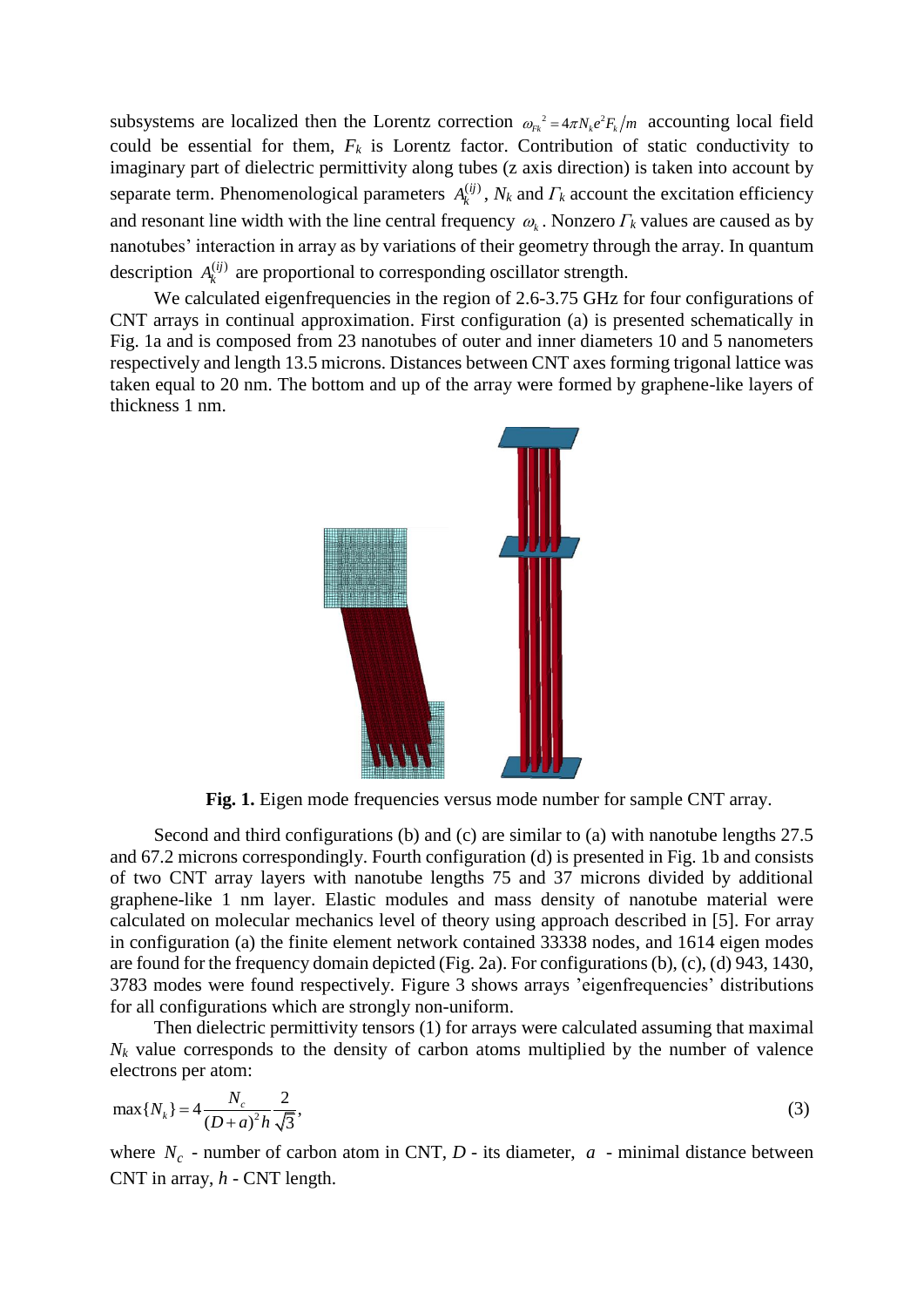

**Fig. 2.** Eigen mode frequencies versus mode number for CNT arrays in various configurations.



**Fig. 3.** Eigen frequencies' distribution for CNT arrays in various configurations.

Accounting of non-efficiency of excitation of electrons was made by efficiency parameter

$$
\zeta = \frac{N_k}{\max\{N_k\}}.\tag{4}
$$

The fact that the material of CNT does not fill whole volume of the array could be taken into account in the effective media approximation, which gives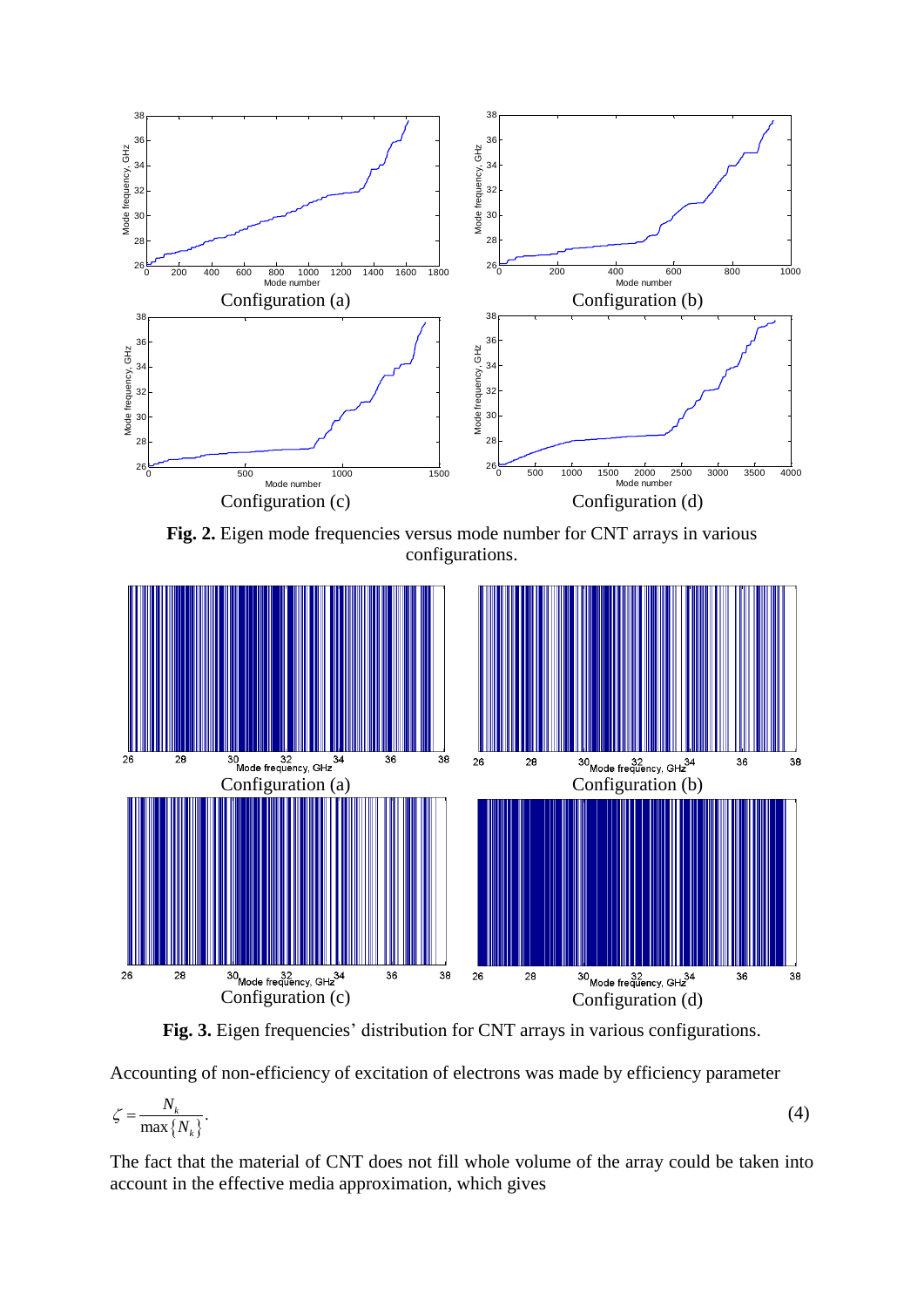$$
(1-f)\frac{1-\varepsilon}{1+2\varepsilon} + f\frac{\varepsilon^{CNT} - \varepsilon}{\varepsilon^{CNT} + 2\varepsilon} = 0,
$$
\n(5)

where  $f$  - volume part of CNT material,  $\varepsilon(\omega)$  - effective permittivity of array. ZZ-component of arrays' permittivities calculated from (5) are presented in Fig. 4. In calculation we set  $A_k^{(ij)} = \delta_{ij}$ ,  $\sigma$ =0. One can see strong dispersion of real and imaginary parts of  $\varepsilon_{ij}(\omega)$ .



**Fig. 4**. Real and imaginary parts of  $\varepsilon_x(\omega)$  for CNT arrays in various configurations. Horisontal axis – frequencies in GHz,  $\Gamma_k$ =0.5⋅10<sup>9</sup> Hz,  $\zeta$ =0.1.

## **3. UHF filter with CNT array insert**

As an example of application of the frequency domain properties of CNT array we studied the UHF filter with CNT array insert. The construction of the filter is presented in Fig. 5. It consist of resonant metal cavity with CNT array insert which divides cavity by two equal parts and input and output metal waveguide lengths.



**Fig. 5.** The construction of UHF filter with CNT array insert, input port and insert are colored, dimensions in m. Finite element mesh of construction, number of degrees of freedom 549974, number of nodes 24531, number of elements 22326.